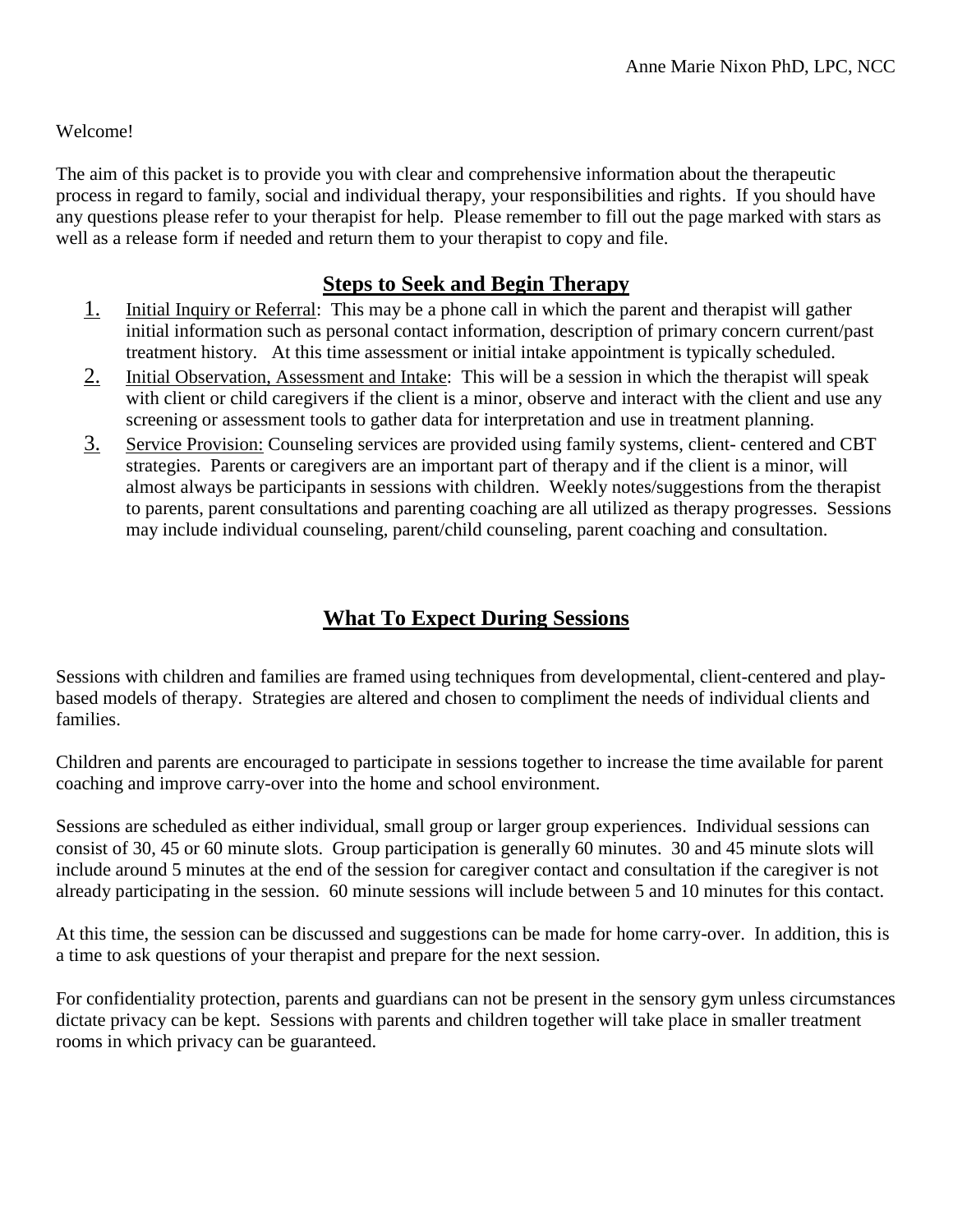| <b>Family Name:</b> |  |
|---------------------|--|
|---------------------|--|

| Child/Client's Name:                                                                          |
|-----------------------------------------------------------------------------------------------|
| Client's                                                                                      |
| Mother's Name /Caregiver 1:                                                                   |
| Father's Name /Caregiver 2:                                                                   |
| Address:<br>,我们也不能在这里的时候,我们也不能在这里的时候,我们也不能会在这里的时候,我们也不能会在这里的时候,我们也不能会在这里的时候,我们也不能会在这里的时候,我们也不 |
|                                                                                               |
| Home Phone<br>Number:                                                                         |
| Caregiver 1 Mobile<br>Number:                                                                 |
| Caregiver 1 Work<br>Number:                                                                   |
| Caregiver 2 Mobile<br>Number:                                                                 |
| Caregiver 2 Work<br>Number:                                                                   |
| Applicable E-Mail                                                                             |
| The best way to contact me/us                                                                 |

By signing this form I affirm that the information I have recorded is true as I know it. In the case of minor clients, I affirm that I am the legal guardian of the minor client and have legal rights to pursue therapy for this child.

| Signed: |  |  |
|---------|--|--|
| Date:   |  |  |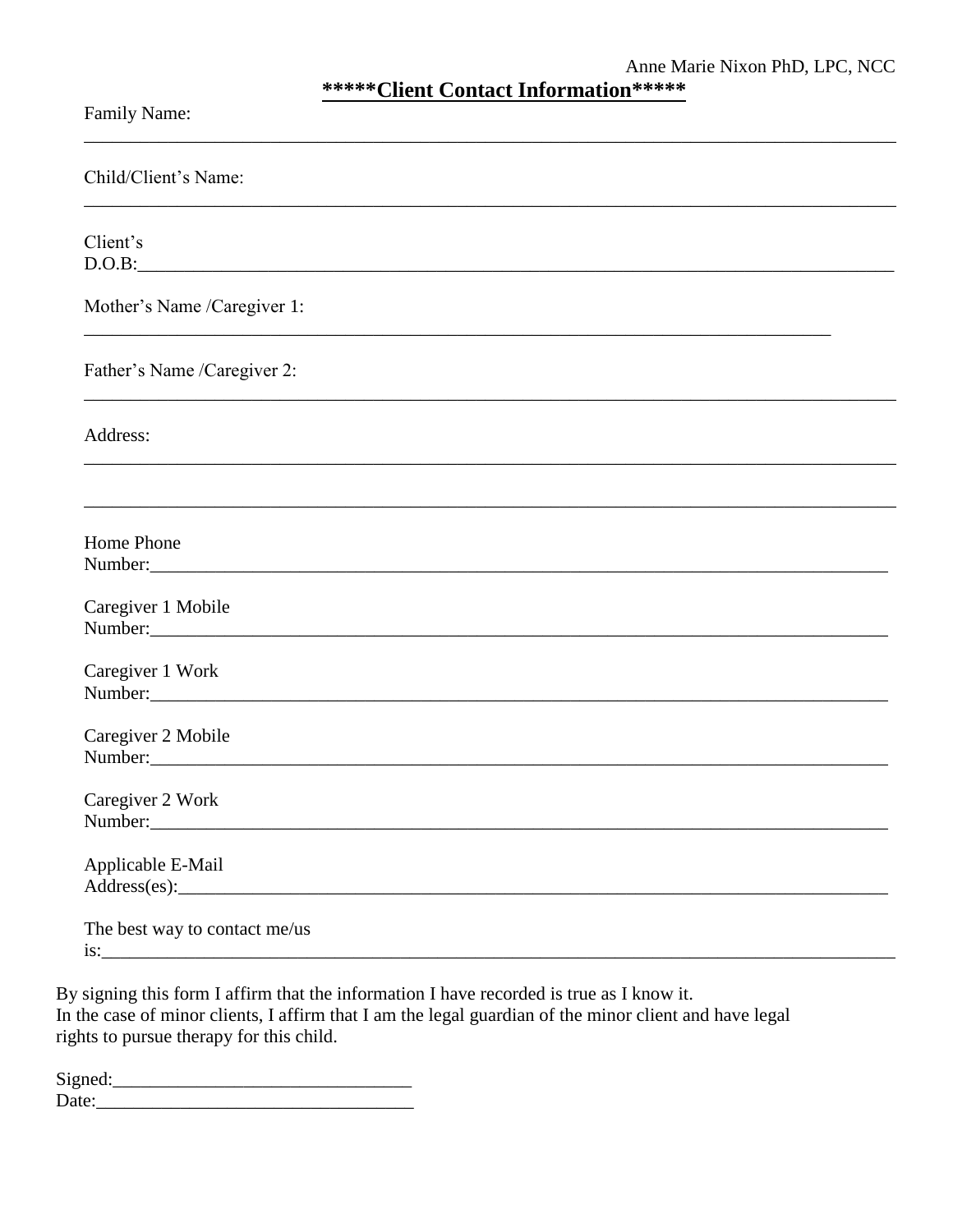# **Confidentiality and Client Rights Information**

- It is your right to have an ongoing dialogue with your therapist regarding your rights, disclosure of information, confidentiality and any other concerns.
- Your therapist will not share your information with outside parties without your consent or without sound legal or ethical reason (noted below).
- Confidentiality may only be breached when it is necessary to do so in order to protect the safety or health of an identified person(s) or when ordered by a court of law.
- Your therapist will do his/her best to inform you if confidentiality needs be breached for one of the above mentioned or any other reason.
- Information shared within a practice, with employees or supervisors will be kept minimal, respectful and strictly confidential.
- When working with groups, your therapist will explain the importance of respecting the confidentiality rights of all group members. Clients in group settings will be reminded that the level of confidentiality is different when compared to individual sessions and that others' information must not be repeated or shared.
- When couples or families are involved in therapy, it will be clearly defined as to whom the client is. Confidentiality and information sharing procedures will be discussed.
- If a child of a divorced couple with joint custody is participating in therapy, both parents must consent in writing to any treatment of the child. No treatment can take place without consent of both parents.
- If a child of a divorced couple in which one parent has sole custody participates in therapy, information can not be shared with the parent that does not have custody of the child without permission of the custodial parent.
- Only caregivers that have custody or shared custody of a child may initiate or participate in therapy.
- If a family is engaged in a custody battle or needs therapy or assistance around custody issues, KidTherapy will refer the family to a clinician that is experienced in the area of divorce/ family therapy.
- When a client is incapable of giving consent to share information or is a minor, the therapist is guided by ethical and legal standards of practice to protect his or her personal information. This means that minors have rights to privacy and to share information with therapists knowing these rights will be protected. Exceptions are when clients pose a danger to themselves or others or if the identified client is a parent.
- When working with children and parents, therapists will maintain trust and confidentiality of even young clients while acknowledging the caregiver/legal guardian's role and right to information. Often the parent or caregiver is considered the client or the family as a whole is considered the client so that information can be shared when needed and appropriate.
- Therapists will practice within their scope of competency and expertise. If a therapist can no longer be beneficial to a client or is not the best fit for particular type of client or client need, an appropriate referral will be made.
- It is your right to question and require explanation from your therapist regarding practice, treatment, payment, theoretical orientation, ethical standards and other topics.
- It is your right to review records in your personal file regarding treatment, referrals and general therapeutic progress.